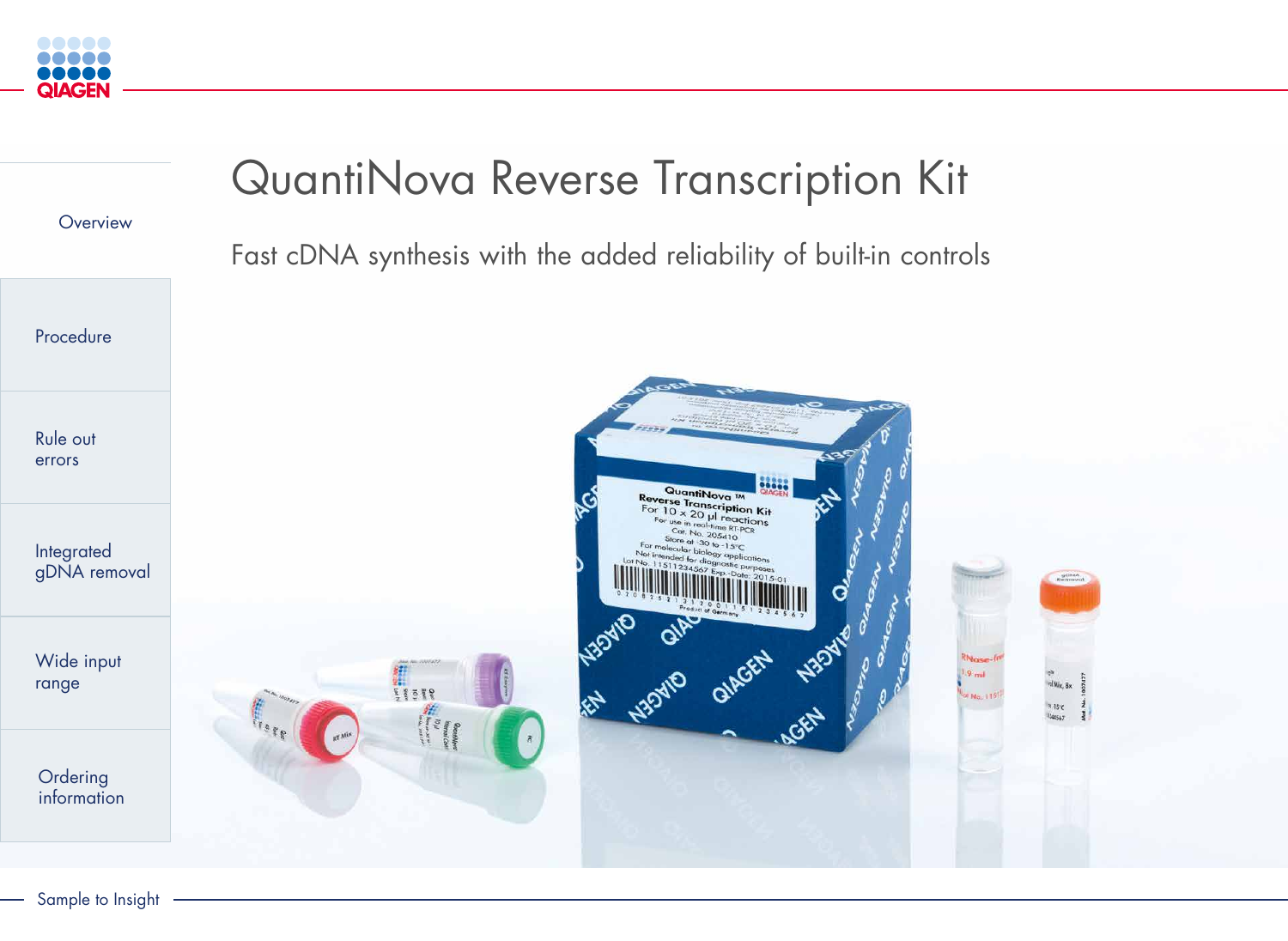- Add RT-Master Mix
- 3 min at 25°C, 10 min at 45°C, 5 min at 85°C



# RNA

- Add gDNA Removal Buffer (incl. RNase Inhibitor)
- Optionally add QN IC RNA





# RNA (free of gDNA)

cDNA ready for downstream applications

### Real-time PCR

- QuantiNova Probe PCR
- QuantiNova SYBR Green PCR
- QuantiNova Multiplex PCR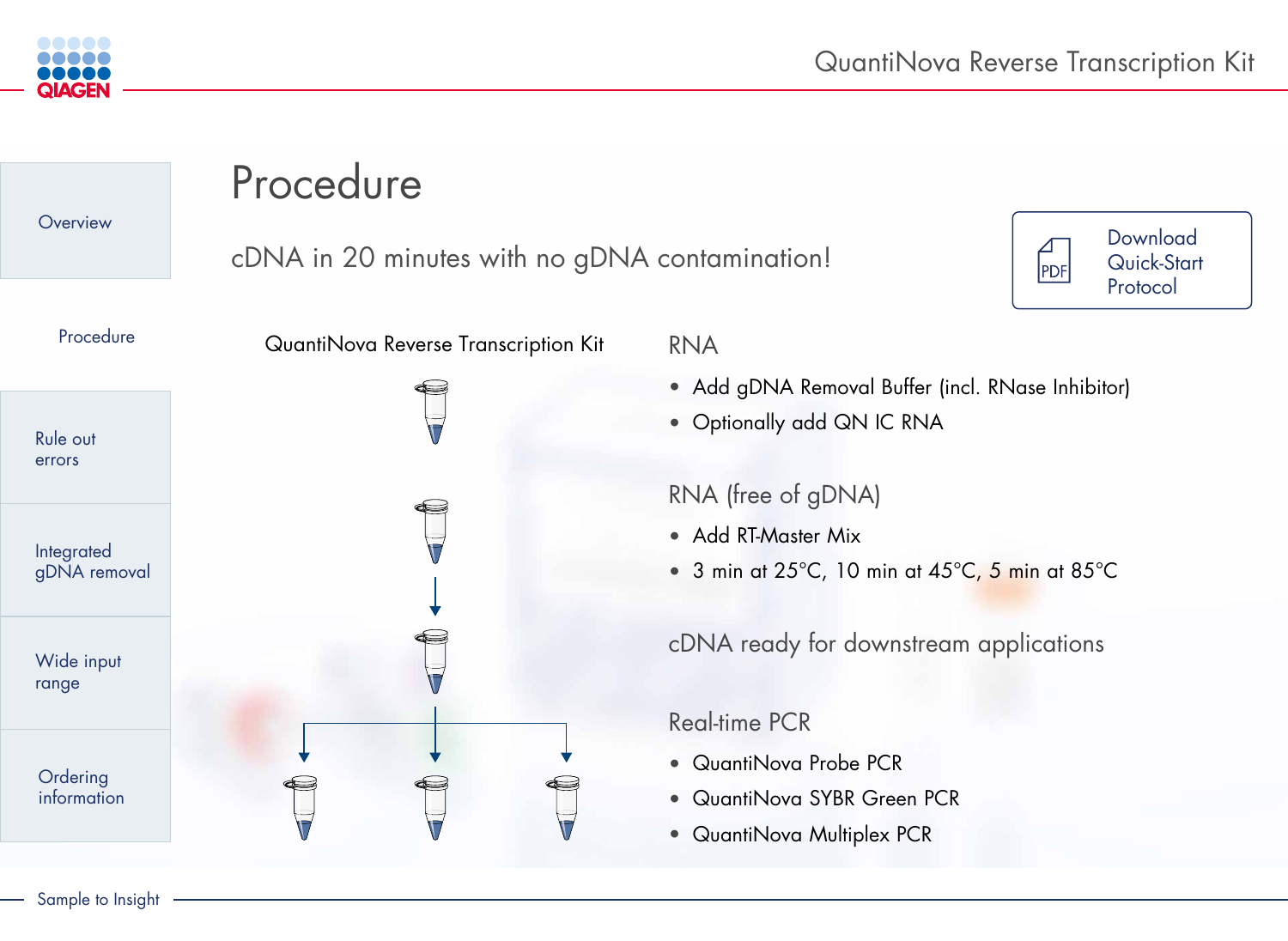



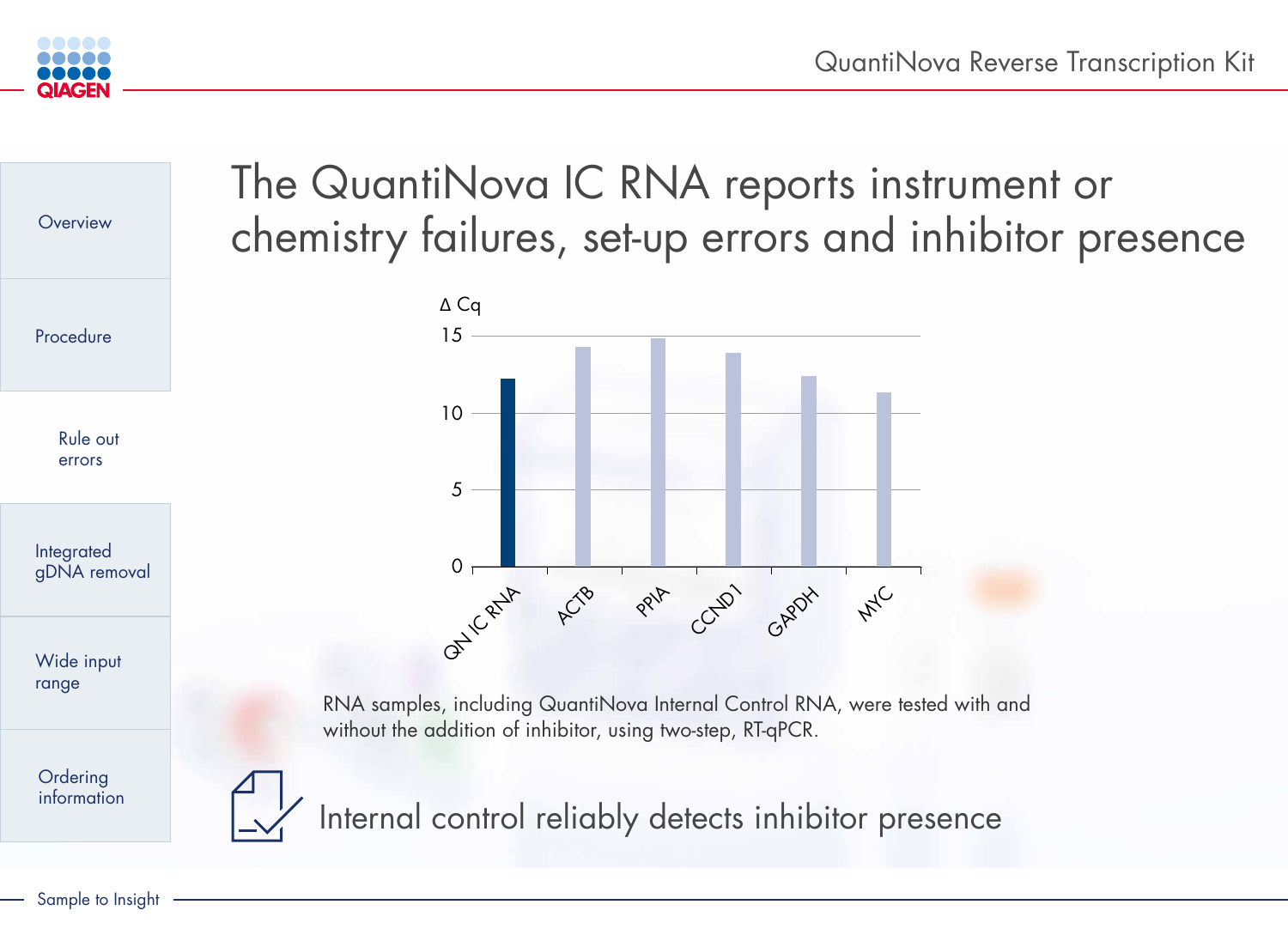

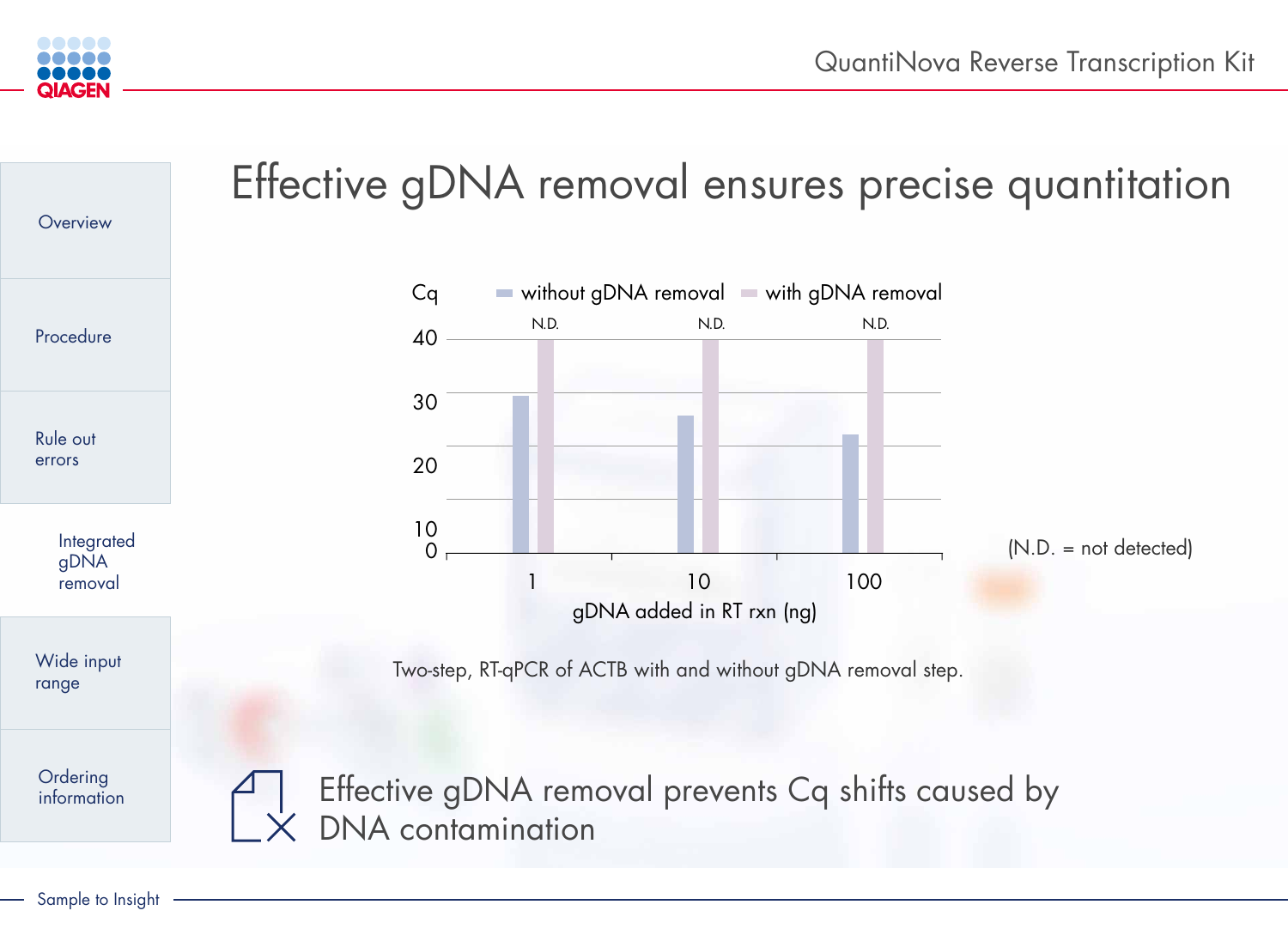